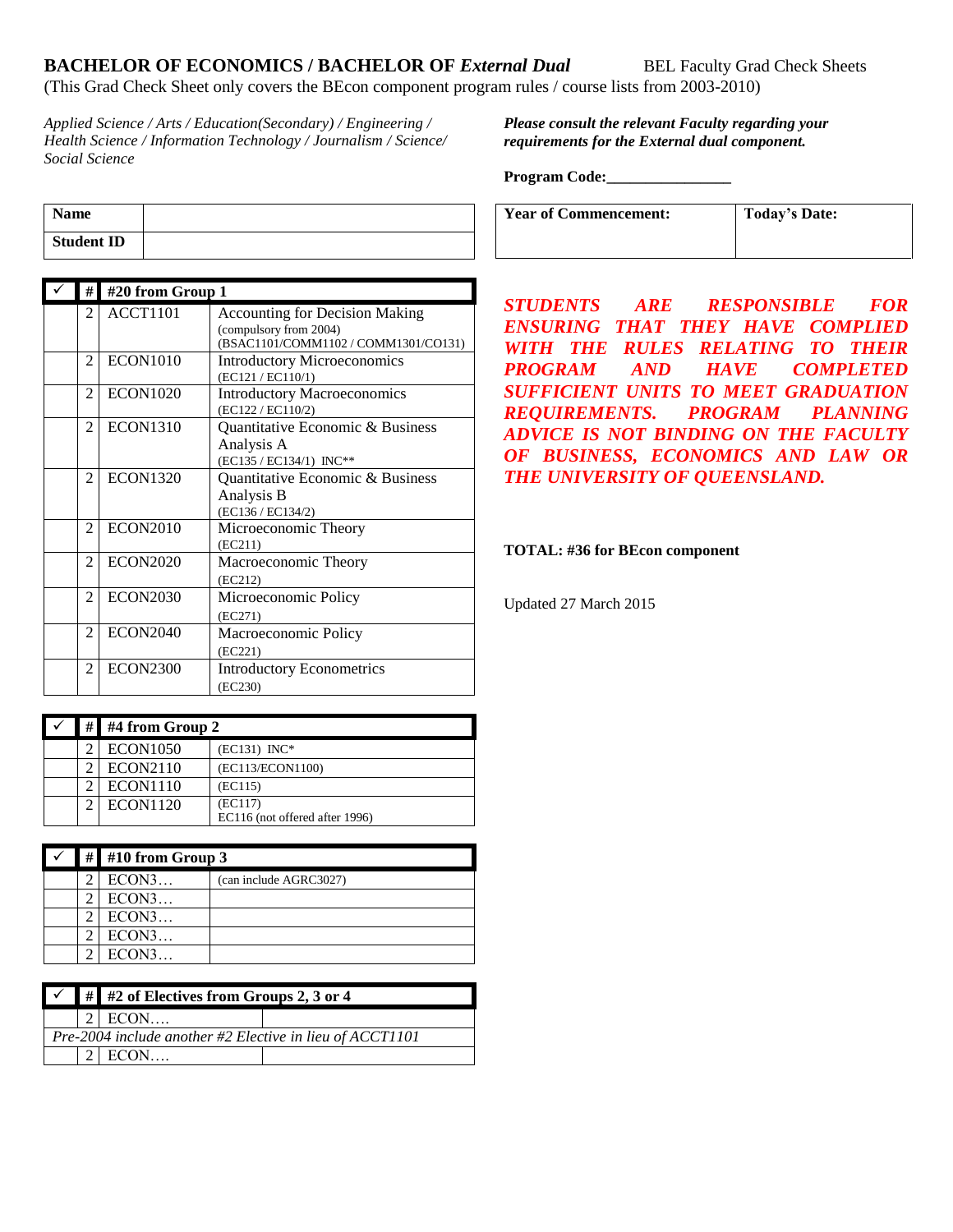# **BACHELOR OF ECONOMICS / BACHELOR OF** *External Dual* **BEL Faculty Grad Check Sheets**

(This Grad Check Sheet only covers the BEcon component program rules / course lists from 2003-2010)

# **MAJORS**

**#12 from Group 6 for one Major**

(The #12 must meet the #10 from Group 3 and #2 Elective from Groups 2, 3 or 4 requirements)

| <b>Business and Industry (from 2005)</b>                                                                  |                |                                 |                       |  |
|-----------------------------------------------------------------------------------------------------------|----------------|---------------------------------|-----------------------|--|
|                                                                                                           | #              | $\#12$ (at least #6 at level 3) |                       |  |
|                                                                                                           | $\overline{c}$ | <b>ECON2060</b>                 | Group $4$ (from 2008) |  |
|                                                                                                           | $\overline{c}$ | <b>ECON2320</b>                 | Group 4               |  |
|                                                                                                           | 2              | <b>ECON2410</b>                 | Group $4$ (from 2006) |  |
|                                                                                                           | $\mathfrak{D}$ | <b>ECON2540</b>                 | Group 4 (from 2006)   |  |
|                                                                                                           | 2              | <b>ECON2800</b>                 | Group 4               |  |
|                                                                                                           | 2              | <b>ECON2810</b>                 | Group 4               |  |
|                                                                                                           | $\overline{c}$ | <b>ECON3220</b>                 | Group 3               |  |
|                                                                                                           | 2              | <b>ECON3400</b>                 | Group 3               |  |
|                                                                                                           | $\overline{c}$ | <b>ECON3430</b>                 | Group 3               |  |
|                                                                                                           | 2              | <b>ECON3440</b>                 | Group 3               |  |
|                                                                                                           | 2              | <b>ECON3800</b>                 | Group $3$ (from 2006) |  |
| Previous courses are only applicable if you were enrolled in this<br>program during the specified year/s. |                |                                 |                       |  |
|                                                                                                           | 2              | <b>ECON2400</b>                 | Group 4 (2005-2007)   |  |
|                                                                                                           | 2              | <b>ECON2700</b>                 | Group 4 (2006-2007)   |  |
|                                                                                                           | 2              | <b>ECON3410</b>                 | Group 3 (2005)        |  |

|                                                                   | <b>International Trade and Finance (from 2005)</b> |                                 |                                    |  |
|-------------------------------------------------------------------|----------------------------------------------------|---------------------------------|------------------------------------|--|
|                                                                   | #                                                  | $\#12$ (at least #6 at level 3) |                                    |  |
|                                                                   | 2                                                  | <b>ECON2200</b>                 | Group 4                            |  |
|                                                                   | 2                                                  | $ECON2500$ or                   | Group 4                            |  |
|                                                                   |                                                    | <b>ECON2610</b>                 |                                    |  |
|                                                                   | 2                                                  | <b>ECON3200</b>                 | Group 3                            |  |
|                                                                   | 2                                                  | <b>ECON3210</b>                 | Group 3                            |  |
|                                                                   | $\mathfrak{D}$                                     | <b>ECON3510</b>                 | Group 3                            |  |
|                                                                   | $\mathfrak{D}$                                     | <b>ECON3520</b>                 | Group 3                            |  |
|                                                                   | 2                                                  | <b>ECON3540</b>                 | Group 3                            |  |
|                                                                   | 2                                                  | <b>ECON3550</b>                 | Group 3                            |  |
| n/a                                                               | $\mathcal{L}$                                      | <b>FINM2401</b>                 | Does not meet program requirements |  |
| n/a                                                               | 2                                                  | <b>FINM3401</b>                 | Does not meet program requirements |  |
| n/a                                                               | 2                                                  | <b>FINM3403</b>                 | Does not meet program requirements |  |
| Previous courses are only applicable if you were enrolled in this |                                                    |                                 |                                    |  |
|                                                                   | program during the specified year/s.               |                                 |                                    |  |
|                                                                   | $\mathfrak{D}$                                     | <b>ECON3450</b>                 | Group 3 (2005-2006)                |  |

| <b>Natural Resources and Environment</b> (from 2008) |                |                                |                                                                                       |
|------------------------------------------------------|----------------|--------------------------------|---------------------------------------------------------------------------------------|
|                                                      | #              | $#12$ (at least #6 at level 3) |                                                                                       |
|                                                      | $\mathfrak{D}$ | <b>AGRC3024</b>                | Does not meet program requirements, however<br>has AD(A) approval to count as Group 3 |
|                                                      | 2              | <b>AGRC3027</b>                | Group 3                                                                               |
|                                                      | 2              | <b>ECON2320</b>                | Group 4                                                                               |
|                                                      | 2              | <b>ECON2510</b>                | Group 4                                                                               |
|                                                      | 2              | <b>ECON3220</b>                | Group 3                                                                               |
|                                                      | 2              | <b>ECON3700</b>                | Group 3                                                                               |
|                                                      | 2              | <b>ECON3710</b>                | Group 3                                                                               |
| n/a                                                  | $\mathcal{L}$  | <b>ENVM1512</b>                | Does not meet program requirements                                                    |
| n/a                                                  | $\mathcal{L}$  | <b>ENVM3518</b>                | Does not meet program requirements                                                    |
| n/a                                                  | 2              | <b>ENVM3523</b>                | Does not meet program requirements                                                    |

| <b>Quantitative Methods</b> (from 2005)                           |                                      |                                |                     |
|-------------------------------------------------------------------|--------------------------------------|--------------------------------|---------------------|
|                                                                   | #                                    | $#12$ (at least #6 at level 3) |                     |
|                                                                   | 2                                    | <b>ECON2050</b>                | Group 4             |
|                                                                   | 2                                    | <b>ECON2320</b>                | Group 4             |
|                                                                   | 2                                    | <b>ECON3050</b>                | Group 3             |
|                                                                   | 2                                    | <b>ECON3060</b>                | Group 3             |
|                                                                   | 2                                    | <b>ECON3220</b>                | Group 3             |
|                                                                   | 2                                    | <b>ECON3310</b>                | Group 3 (ECON3330)  |
|                                                                   | $\mathcal{L}$                        | <b>ECON3320</b>                | Group 3             |
|                                                                   | $\mathfrak{D}$                       | <b>ECON3350</b>                | Group 3 (from 2008) |
|                                                                   | 2                                    | <b>ECON3360</b>                | Group 3 (from 2008) |
| Previous courses are only applicable if you were enrolled in this |                                      |                                |                     |
|                                                                   | program during the specified year/s. |                                |                     |
|                                                                   | 2                                    | <b>ECON1050</b>                | Group 1 (2005-2007) |
|                                                                   | $\mathfrak{D}$                       | <b>ECON3300</b>                | Group 3 (2005-2007) |

Students wishing to complete a BEcon major will need to complete an approved combination of #12 (6 courses) from the BEcon List for the relevant major, of which #6 must be level 3 courses. Regardless of which BEcon major is chosen, the **courses comprising the major must meet the Group 3 and ECON elective program requirements.**